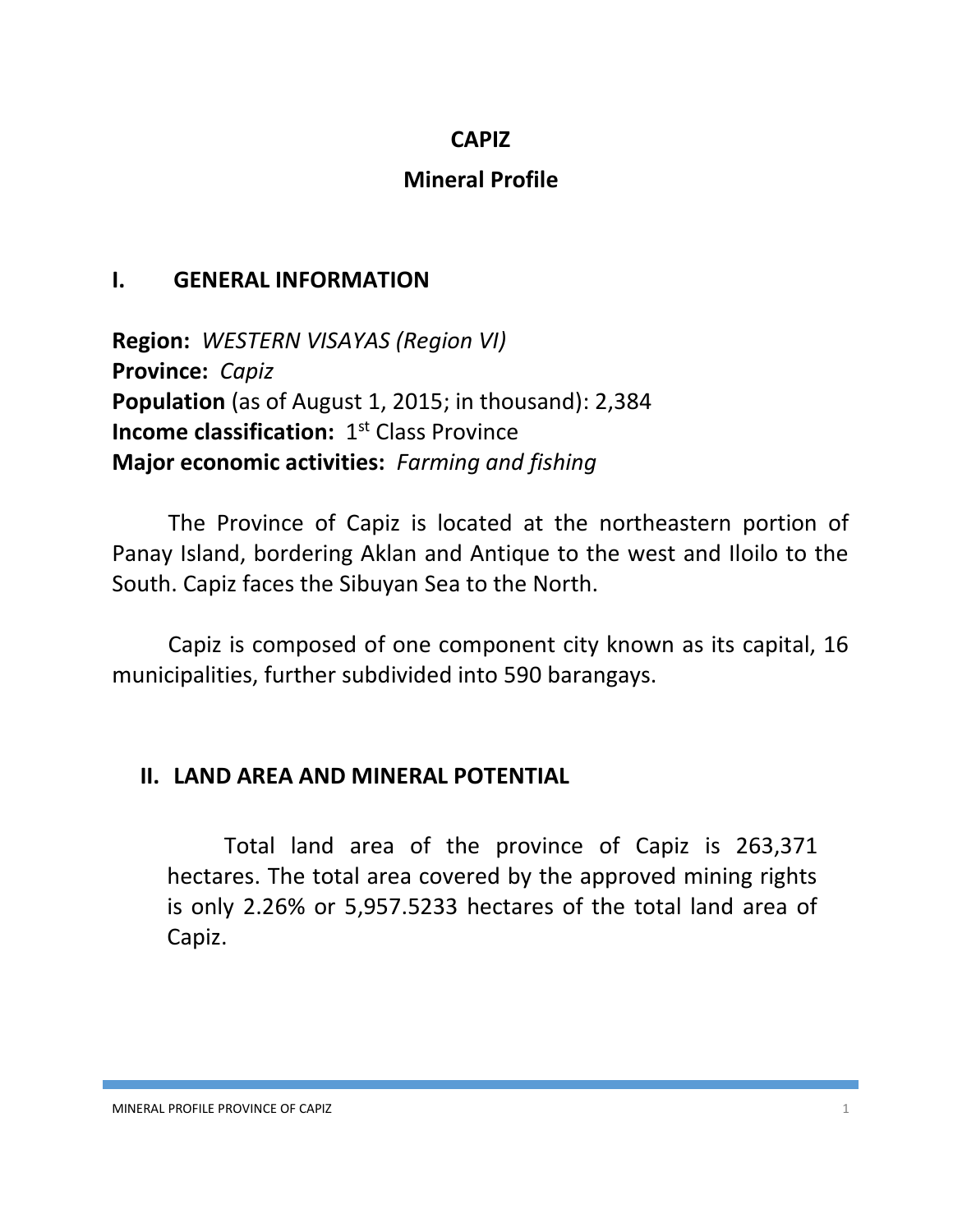# **Number of Mining Rights Issued by National Government in Capiz**

| <b>TYPE OF MINING RIGHT</b>                            | <b>NUMBER</b>  | <b>AREA</b>     |
|--------------------------------------------------------|----------------|-----------------|
| <b>Mineral Production Sharing</b><br>Agreements (MPSA) | $\overline{2}$ | 5,888.0115 has. |
| <b>Commercial Sand and Gravel</b><br>(CSAG) Permit     | 10             | 31.8315 has.    |
| Quarry Permit (QP)                                     | 31             | 37.6803 has.    |
| <b>TOTAL</b>                                           | 43             | 5,957.5233 has. |

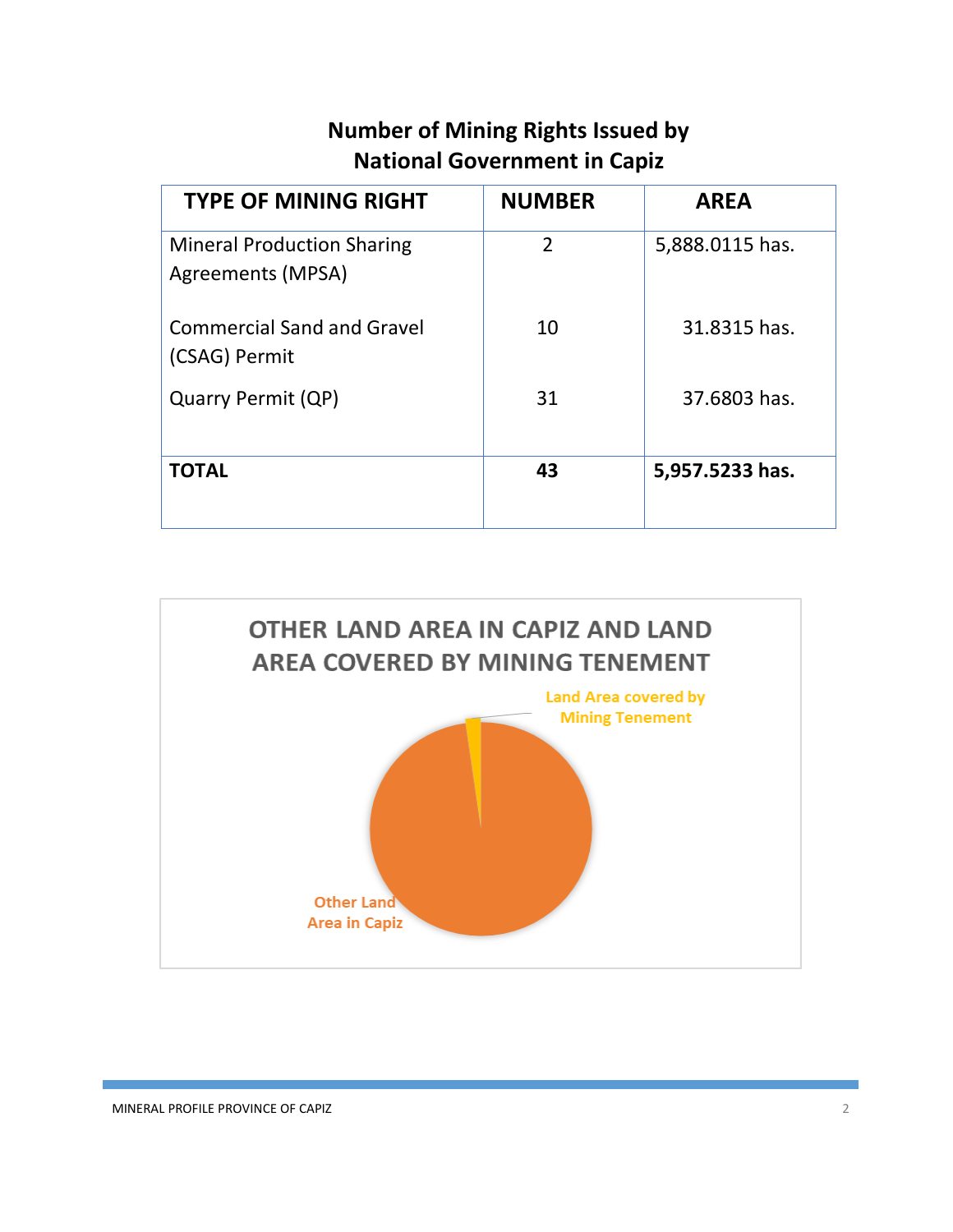### **III.MINERAL RESOURCES DEVELOPMENT PROJECTS**

The province has no operating mining company. All mining companies are under exploration. Teresa Marble Corporation (MPSA No. 107-98-VI) and Parvisgold, Inc. (MPSA No. 129-98-VI) explore minerals like copper and gold. Other permit issued are for the extraction of sand and gravel.

|                 | <b>Mining Projects/Operators/Permit</b><br><b>Holder</b>                                                                                                                                                                                                                                   |  |
|-----------------|--------------------------------------------------------------------------------------------------------------------------------------------------------------------------------------------------------------------------------------------------------------------------------------------|--|
| Gold and copper | <b>Teresa Marble Corporation</b>                                                                                                                                                                                                                                                           |  |
|                 | Parvisgold, Inc.                                                                                                                                                                                                                                                                           |  |
| Sand and Gravel | Claire H. Funcion<br>Gerard O. Balgos<br><b>Richard F. Biaco</b><br>Marina L. Deloso<br>Pablito F. Faco<br>Albert F. Fajardo<br>Meneleo V. Fajardo<br>Eva F. Fellores<br>Rodelo F. Floro<br>Lilia L. Fulgia<br>Victoria P. Olmedo<br>Fernando Ramon D. Salcedo<br>Cornelio F. Sanchez, Jr. |  |
|                 | Lucio F. Gequillo<br>Jeremias H. Abalecio                                                                                                                                                                                                                                                  |  |
|                 | Teodoro Edrosolano, Sr.                                                                                                                                                                                                                                                                    |  |
|                 | Estrelita M. Bayog                                                                                                                                                                                                                                                                         |  |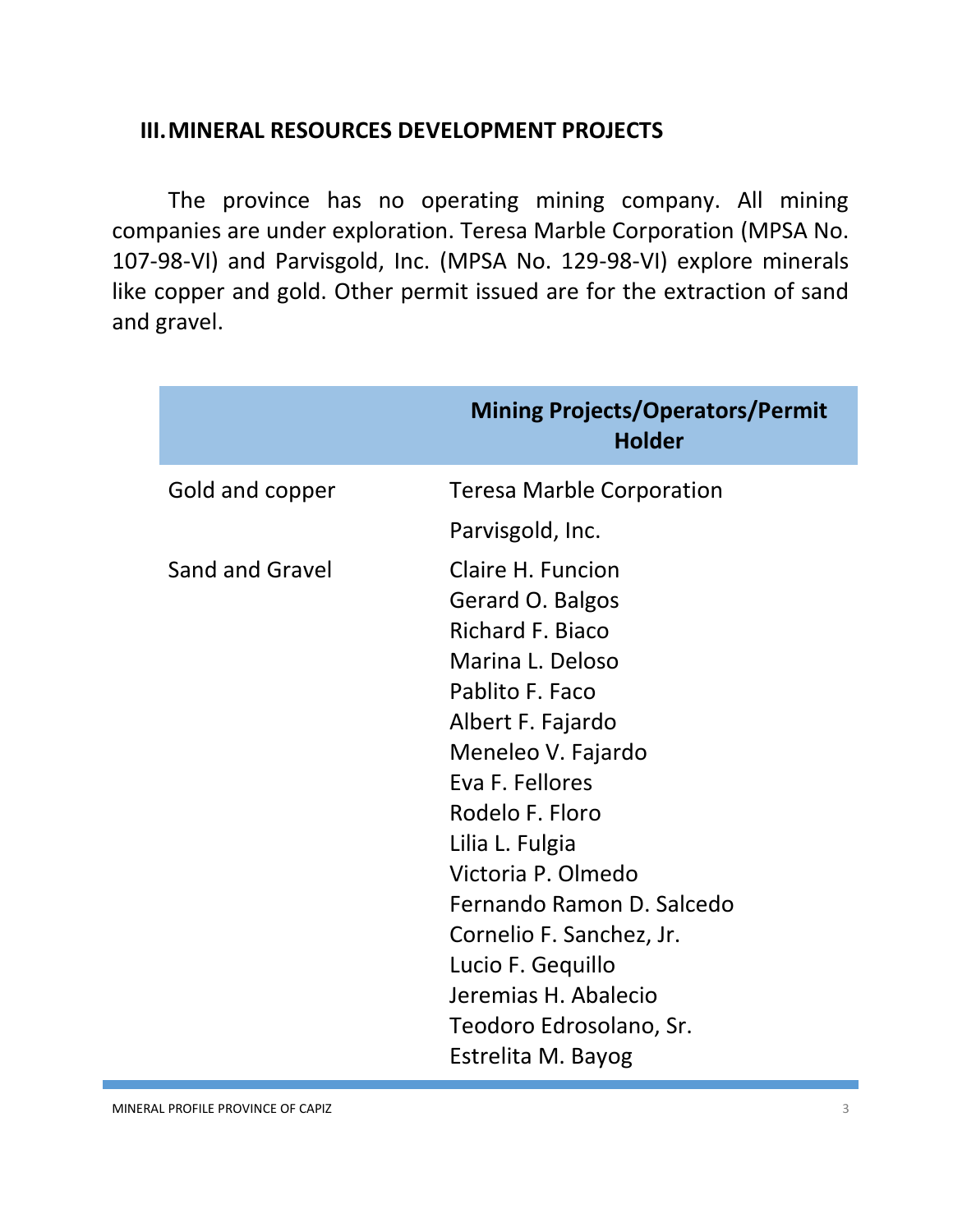Lydia D. Adricula Rosana T. Clerigo Edgardo P. Dadivas, Jr. Marites L. Dasilag Rodilyn D. Datar Salcedo A. Dayalo Vanessa A. Deocampo Edmund P. Durias Paula D. Pionelo Nenita B. Baquilar Angelyn G. Dinero Allan G. Faunillo Benjie G. Gicole Nestor G. Gloria Ordinary Earth Oscar A.V. Acolentaba Anita L. Alianza Mark Anthony Almalbis Gregorio A. Arcenas Hannah O. Arcenas Ricardo A. Arcenas Ricardo A. Arcenas Hannibal Zennon D. Ong Nerry Joachim D. Ong Hyacinth O. Viterbo